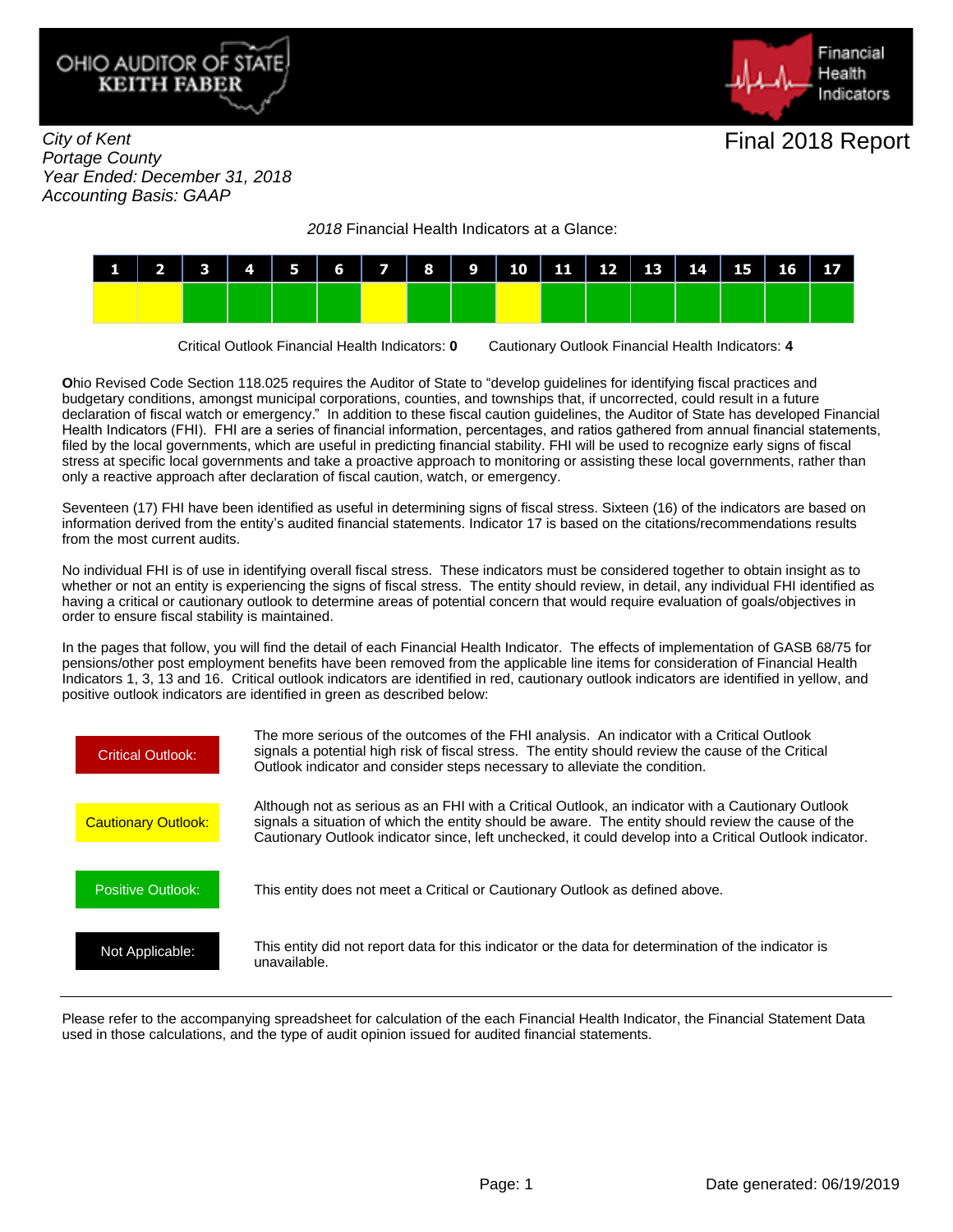



City of Kent Portage County Year Ended: December 31, 2018 Accounting Basis: GAAP

### **Indicator #1 - Cautionary Outlook Indicator #2 - Cautionary Outlook**



#### **Unrestricted Net Assets/Position of Governmental Type Activities (GTA)**

Unrestricted net assets/position represents the portion of net position that has no related liabilities or restriction as to use.

#### **Description of indicator and what it means:**

This indicator identifies when an entity has a declining or negative unrestricted net assets/position.

#### **Why is it important?**

This indicator identifies if net assets/position is available for unrestricted purposes. Although unrestricted net assets/position may not be in liquid form, it is important to have net assets/position available and unrestricted as to use. If an entity's unrestricted net assets/position is declining or is negative, it leaves little or no room for unexpected expenses; and therefore, is a sign of fiscal stress.

**Critical Outlook**– Zero or negative amount

**Cautionary Outlook** – Decline between the current and prior year by more than a 1%

#### **Unassigned Fund Balance of the General Fund**

Unassigned fund balance is the portion of fund balance that has no related liabilities or has not otherwise been obligated.

#### **Description of indicator and what it means:**

This indicator identifies when an entity has a declining or negative unassigned fund balance.

#### **Why is it important?**

This indicator identifies if fund balance is available for unrestricted purposes. Although unassigned fund balance may not be in liquid form, it is important to have fund balance available without restrictions as to use. If an entity's unassigned fund balance is declining or is negative, it leaves little or no room for unexpected expenses; and therefore, is a sign of fiscal stress.

#### **Critical Outlook** – Zero or negative amount

**Cautionary Outlook** – Decline between the current and prior year by more than a 1%

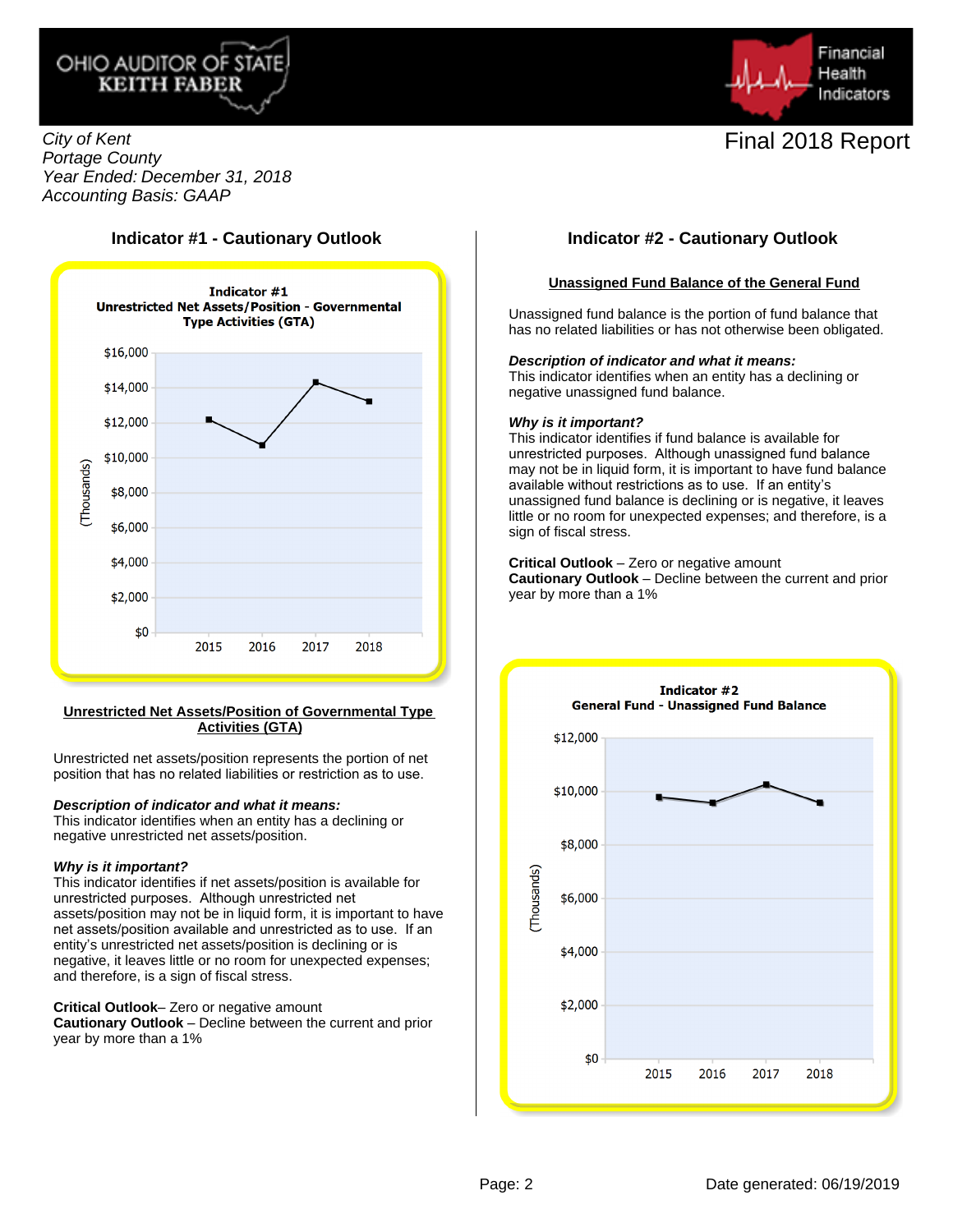



City of Kent Portage County Year Ended: December 31, 2018 Accounting Basis: GAAP

#### **Change in Unrestricted Net Assets/Position - GTA**

#### **Description of indicator and what it means:**

This indicator identifies changes (increases or decreases) in unrestricted net assets/position from the prior years to the current year and is useful in identifying local governments whose unrestricted net assets/position is deteriorating.

#### **Why is it important?**

A declining unrestricted net assets/position can be a sign of fiscal stress. This indicator is important in identifying a trend of deteriorating unrestricted net assets/position as well as how rapidly it is deteriorating.

**Critical Outlook** – The current period and at least two of the previous three periods reflect a zero or negative amount **OR** a rapidly declining trend defined as a decline in each of the last 3 periods with a drop of greater than 20%

**Cautionary Outlook** – Declining trend defined as a decline in each of the last 3 periods with a drop of 10% to 20%



#### **Indicator #3 - Positive Outlook Indicator #4 - Positive Outlook**



#### **Change in General Fund Unassigned Fund Balances**

#### **Description of indicator and what it means:**

This indicator identifies changes (increases or decreases) in unassigned general fund balance from the prior years to the current year and is useful in identifying local governments whose unassigned general fund balance is deteriorating.

#### **Why is it important?**

A declining unassigned general fund balance can be a sign of fiscal stress. This indicator is important in identifying a trend of deteriorating unassigned general fund balance as well as how rapidly it is deteriorating.

**Critical Outlook** – The current period and at least two of the previous three periods reflect a zero or negative amount **OR** a rapidly declining trend defined as a decline in each of the last 3 periods with a drop of greater than 20% **Cautionary Outlook** – Declining trend defined as a decline in each of the last 3 periods with a drop of 10% to 20%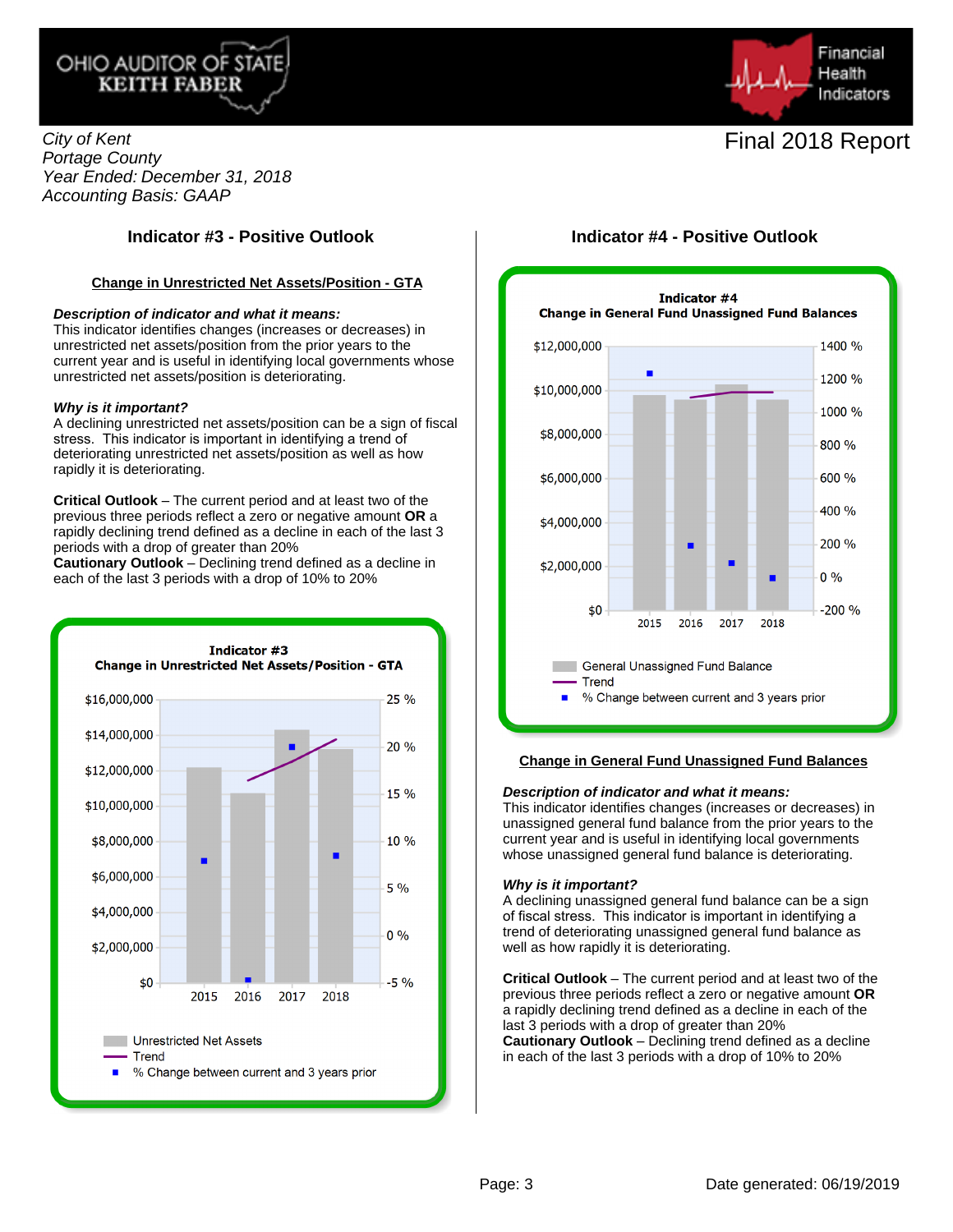



City of Kent Portage County Year Ended: December 31, 2018 Accounting Basis: GAAP

### **Indicator #5 - Positive Outlook Indicator #6 - Positive Outlook**



#### **Total General Fund (GF) Balance/GF Revenues**

#### **Description of indicator and what it means:**

This indicator identifies reserves available in the General Fund. The larger the reserve the better the entity is able to absorb, in the short term, the impact of sudden revenue loss or significant increases in operating costs and begin planning financial adjustments.

#### **Why is it important?**

This indicator identifies a low reserve of fund balance even if Indicators 1 through 4 do not indicate negative unrestricted net assets/position or unassigned fund balance.

**Critical Outlook** – Negative percentage, very low percentage (<1/24th or 4%), **OR** if fund balance is less than a 2 month carryover (17%), a rapidly declining trend defined as a drop of 10% or greater over a 3 year period.

**Cautionary Outlook** – Low percentage (< 1/12th or 8%) **OR** if fund balance is less than a 2 month carryover (17%), a declining trend defined as a drop of 5% - 10% over a 3 year period **OR** if fund balance is less than 6 months (50%), a decline in each of the last 3 periods.

#### **Decline in General Fund Property Tax Revenue**

#### **Description of indicator and what it means:**

This indicator reflects the percentage change from year to year for property tax revenue.

#### **Why is it important?**

This indicator reflects declines in property tax revenues and is an indication that an entity may be facing financial hardship due to declines in significant revenue sources. It also will reflect the need for additional sources of revenue to maintain stability.

**Critical Outlook** – If Property Tax Revenues represent 7-20% of Total General Fund Revenues(#), a trend of declining tax revenue over the last 3 years in excess of 20% **OR** if Property Tax Revenues represent greater than 20% of Total General Fund Revenues(#), a trend of declining tax revenue over the last 3 years in excess of 10%.

**Cautionary Outlook** –Decline in property tax revenue from the current to the prior year by more than 1%

# - Please refer the accompanying data sheet for the calculation of the % of total revenue

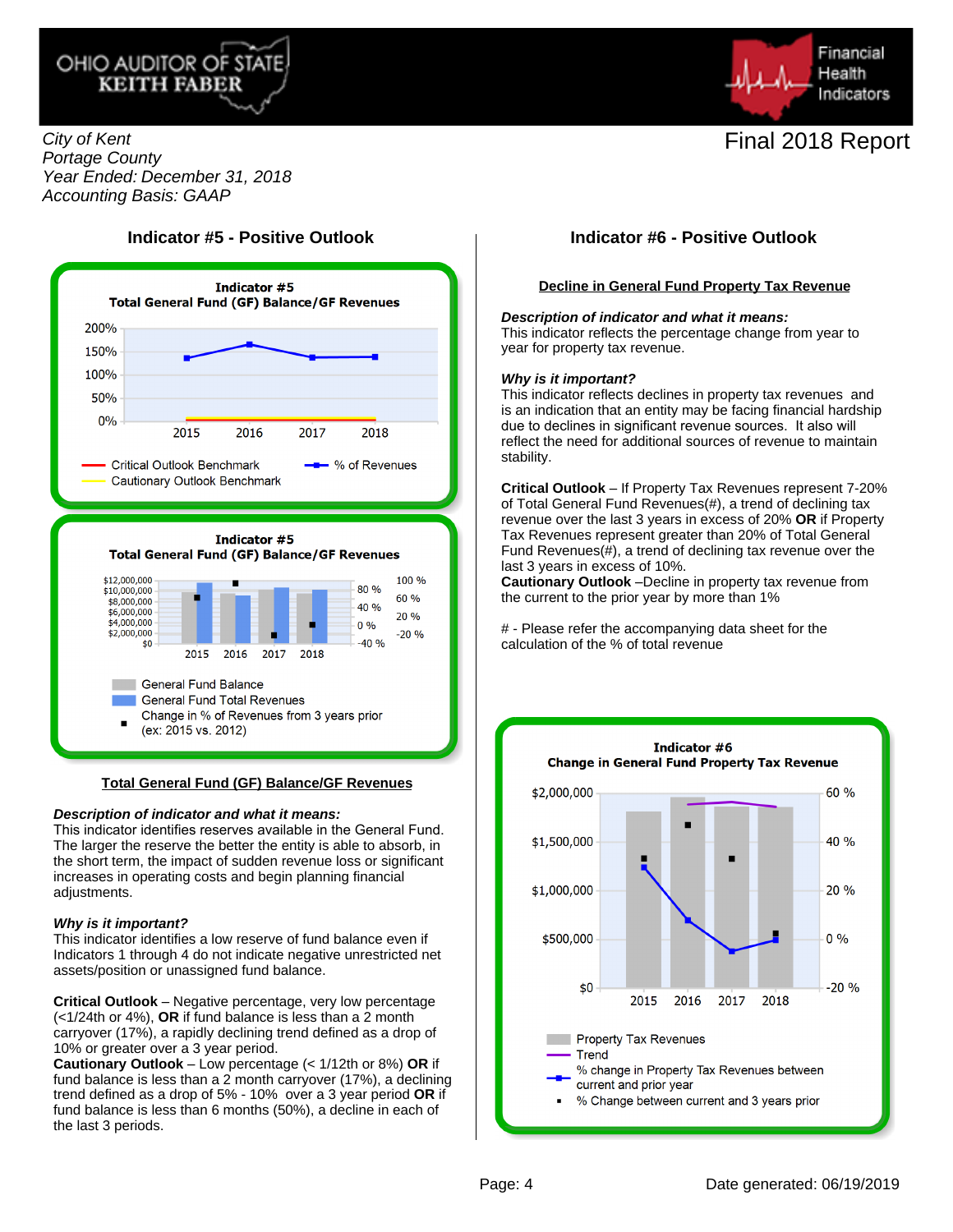



City of Kent Portage County Year Ended: December 31, 2018 Accounting Basis: GAAP

### **Indicator #7 - Cautionary Outlook Indicator #8 - Positive Outlook**

#### **Decline in General Fund Income Tax Revenue**

#### **Description of indicator and what it means:**

This indicator reflects the percentage change from year to year for income tax revenues.

#### **Why is it important?**

This indicator reflects declines in this revenue type and is an indication that an entity may be facing financial hardship due to declines in significant revenue sources. It also will reflect the need for additional sources of revenue to maintain stability.

**Critical Outlook** – If Income Tax Revenues represent 7-20% of Total General Fund Revenues(#), a trend of declining tax revenue over the last 3 years in excess of 20% **OR** if Income Tax Revenues represent greater than 20% of Total General Fund Revenues(#), a trend of declining tax revenue over the last 3 years in excess of 10%

**Cautionary Outlook** – Decline in income tax revenue from the current to the prior year by more than 1%

# - Please refer the accompanying data sheet for the calculation of the % of total revenue





#### **Percentage of General Fund Revenues that Exceed General Fund Expenditures**

#### **Description of indicator and what it means:**

This indicator is calculated as total General Fund revenues less total General Fund expenditures, divided by total General Fund revenues. It will provide an indication of operating deficits and the size of the operating deficit compared to the current year budget. An operating deficit is the difference between revenues and expenditures. If expenditures exceed revenues, an operating deficit exists.

#### **Why is it important?**

This indicator is important because it reflects if an operating deficit exists, but also emphasizes the size of the deficit as compared to the current year's budget. This is an indication of the shortage in the current budget. A trend of operating deficits indicates potential financial hardship.

**Critical Outlook** – Negative percentage **Cautionary Outlook** – Low percentage (< 1/20th or 5%)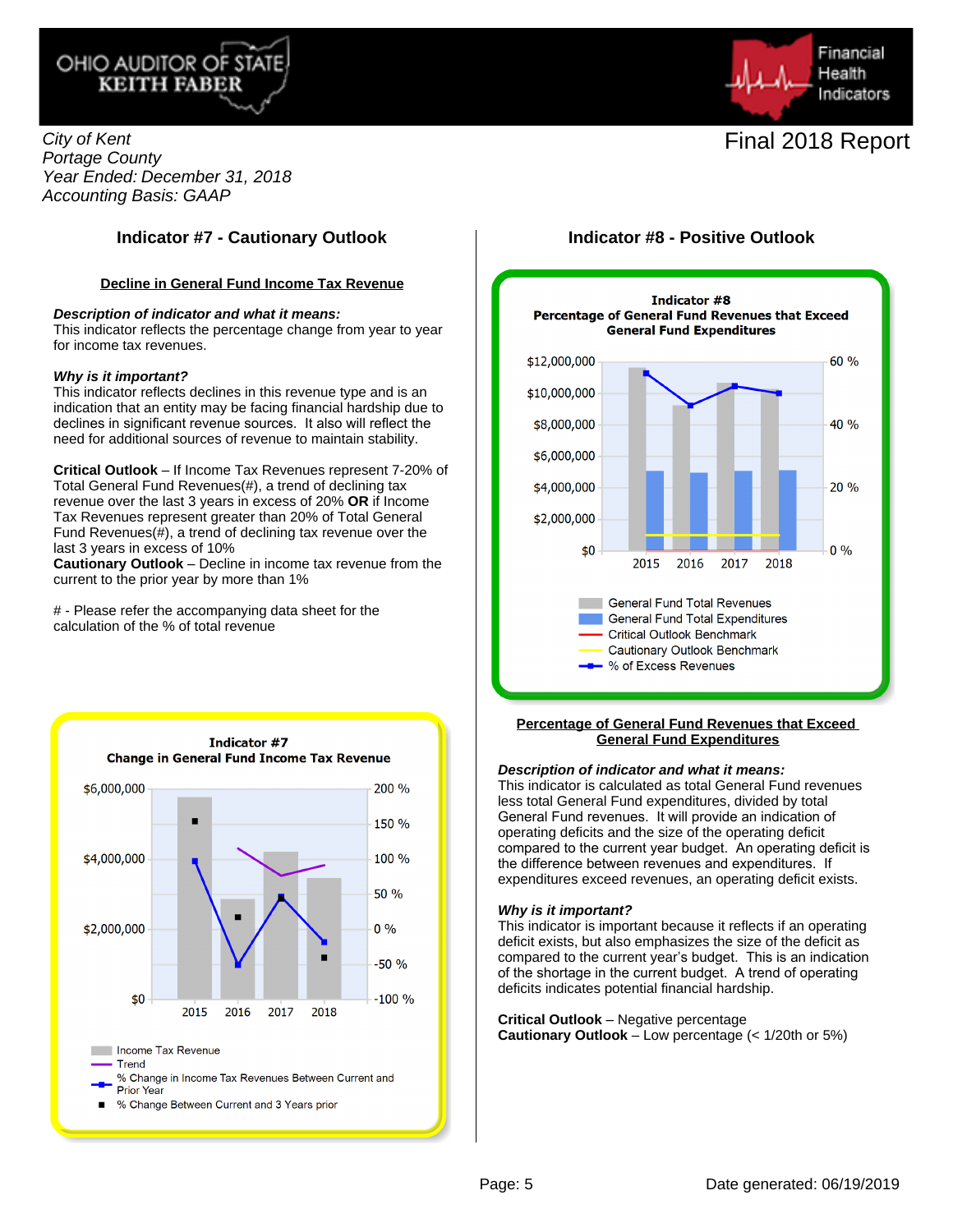



City of Kent Portage County Year Ended: December 31, 2018 Accounting Basis: GAAP





#### **General Revenues of GTA / Net Expenses of GTA**

#### **Description of indicator and what it means:**

The ratio of this indicator reflects coverage of net expenses by general revenues. This indicator determines if, on a government-wide basis, expenses are exceeding revenues. For example, local taxes, unrestricted revenues (e.g. investment earnings) and unrestricted grants should be sufficient to meet expenses not covered by program revenues. Net Expense is total expense less program revenues. Program revenues include charges for services (e.g. fees and fines), operating grants and capital grants.

#### **Why is it important?**

This indicator is important to be aware if a shortage in revenues to cover expenses exists. A declining trend would indicate fiscal stress.

**Critical Outlook** – Ratio less than 100% **Cautionary Outlook** – Declining trend of at least 3 years

### **Indicator #9 - Positive Outlook Indicator #10 - Cautionary Outlook**

#### **General Fund Intergovernmental Revenues as a Percentage of Total General Fund Revenues**

#### **Description of indicator and what it means:**

This indicator will reflect an over-reliance on intergovernmental revenues which are subject to state and federal budget cuts. A high percentage suggests the entity is heavily reliant on external governmental organizations for grants, entitlements, or shared revenues; and therefore, vulnerable to decreases in these revenue sources.

#### **Why is it important?**

It is important to be aware of the percentage of total revenues that are not considered "own-source," or local sources of revenue. Understanding the percentage of total revenues derived from intergovernmental sources is important when trying to maintain fiscal stability while dealing with an economic downturn.

**Critical Outlook** – Ratio greater than 20% **Cautionary Outlook** – Ratio between 15% - 20%

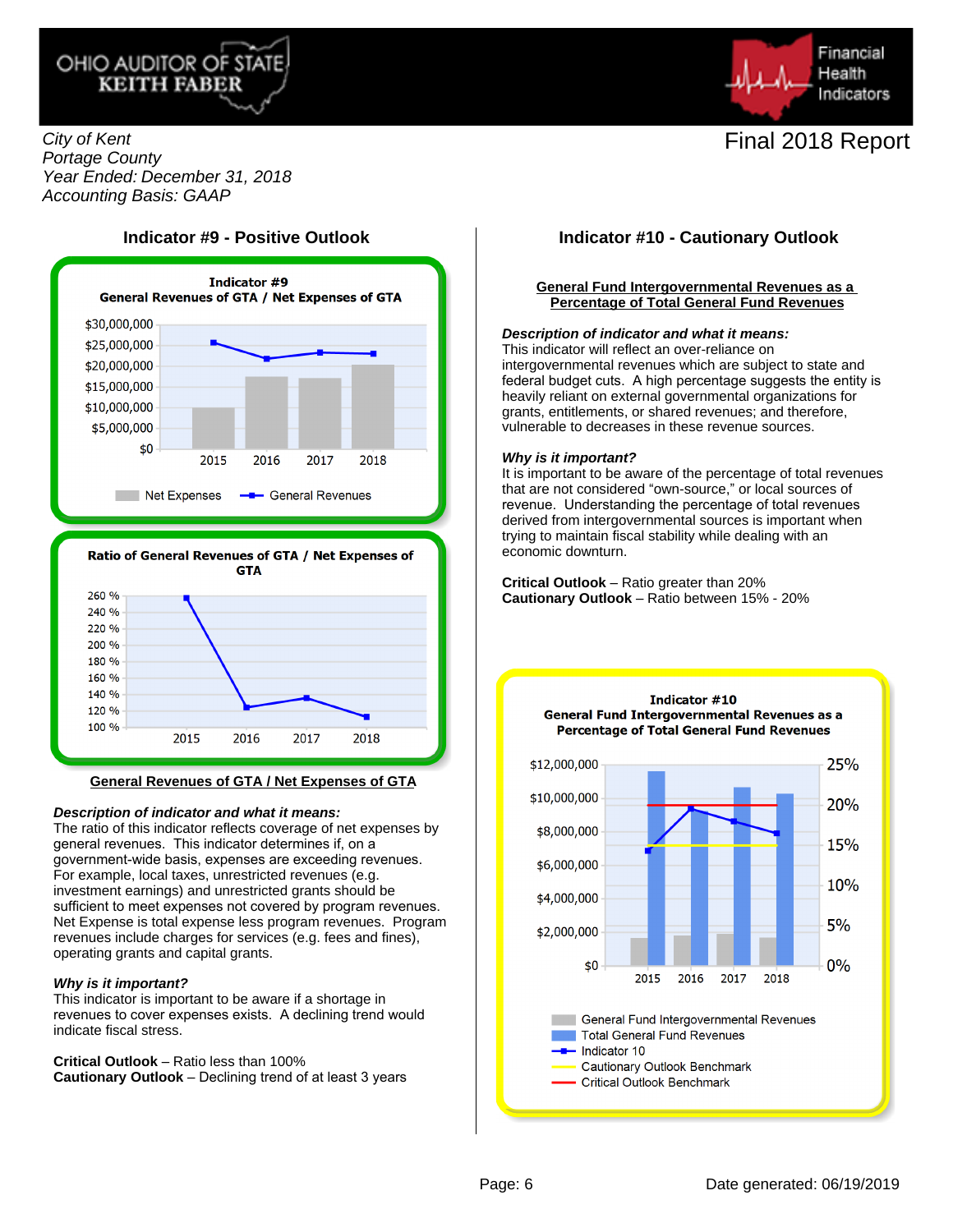



City of Kent Portage County Year Ended: December 31, 2018 Accounting Basis: GAAP

### **Indicator #11 - Positive Outlook Indicator #12 - Positive Outlook**

#### **Condition of Capital Assets**

#### **Description of indicator and what it means:**

This indicator is accumulated depreciation as a percentage of depreciable capital assets. This indicator will identify apparent situations in which repair or replacement of the local government's capital assets will be necessary. A high percentage indicates capital assets replacement is imminent, and the entity may be delaying replacement of capital assets or significant repairs for cash flow purposes.

#### **Why is it important?**

When an entity delays improving or replacing capital assets in order to maintain cash flows for other purposes, improvements and replacements become absolutely necessary and may contribute to financial hardship on an already strained budget.

**Critical Outlook** – Ratio greater than 70% **Cautionary Outlook** – Ratio between 50% - 70%





#### **Debt Service Expenditures / Total Revenues**

#### **Description of indicator and what it means:**

This indicator is total debt service expenditures divided by total revenues (for all governmental funds). This indicator identifies the percentage of the budget used/needed for repayment of debt.

#### **Why is it important?**

Higher debt service expenditures to total revenues is unfavorable since the entity spends more of its current budget on debt repayment. An increasing trend of debt service expenditures to total revenues may mean the percentage of budget dedicated to debt payments is increasing; and therefore, less revenue will be available for capital asset repair/replacement or meeting current operating demands.

**Critical Outlook** – Ratio greater than 15% **Cautionary Outlook** – Ratio between 12% - 15%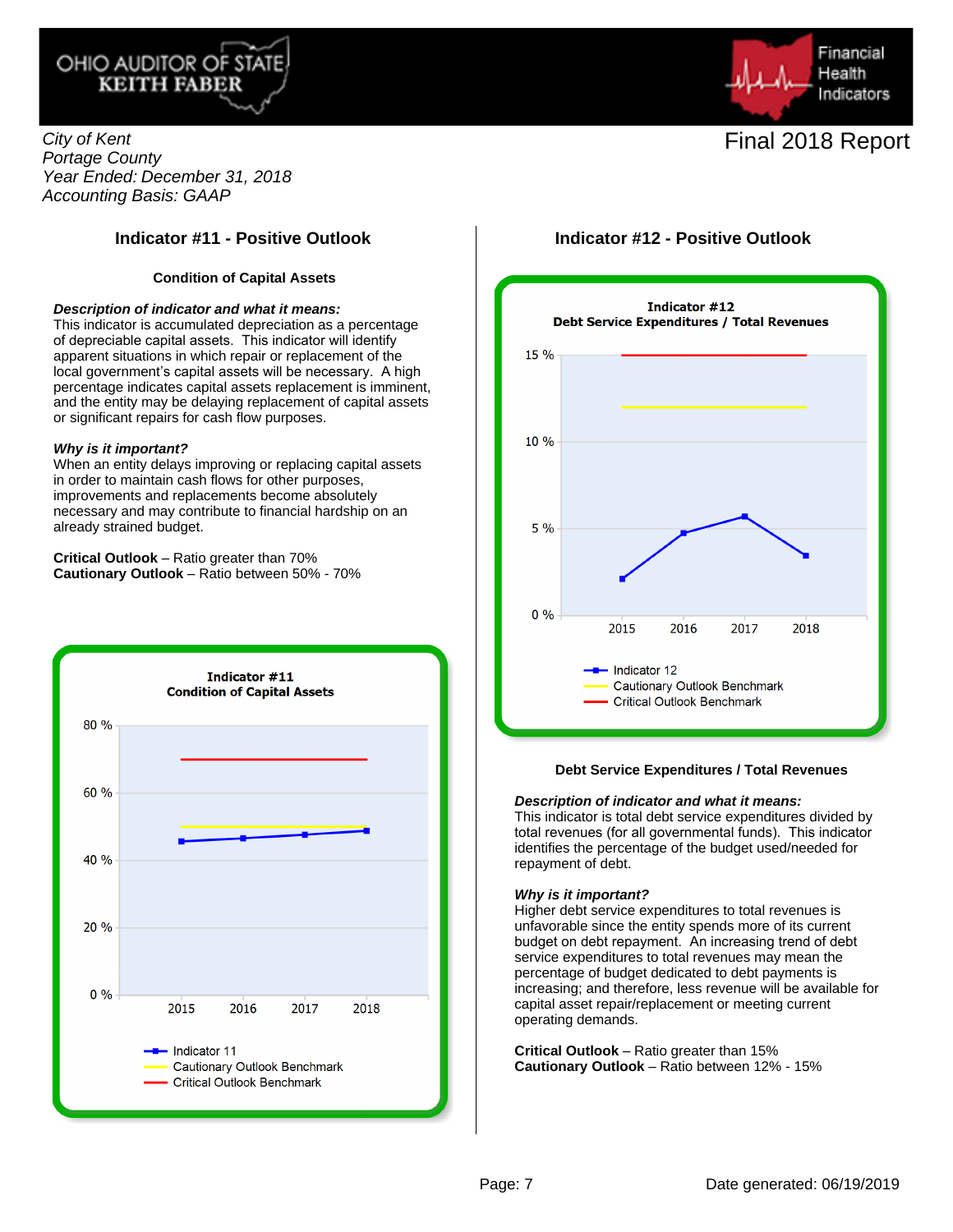



City of Kent Portage County Year Ended: December 31, 2018 Accounting Basis: GAAP

#### **Average Daily Expenses or Expenditures Ratio (Indicators 13, 14 & 15)**

#### **Description of indicator and what it means:**

Indicators 13, 14 and 15 identify the number of days the local government's unrestricted net assets/position, unassigned fund balance, and cash and investments will sustain the entity. The indicators are based on the daily average expenses/expenditures.

#### **Why is it important?**

These indicators are important because they identify the number of days the entity may operate using their unrestricted net assets/position, unassigned fund balance, and cash and investments. The fewer days the entity can operate, the more financial stress they are under. These indicators provide an early indication of an entity's need to adjust their financial/expenditure planning.

**Critical Outlook**– Zero days or below **Cautionary Outlook** – Less than 30 days





### **Indicator #14 - Positive Outlook**



### **Indicator #15 - Positive Outlook**

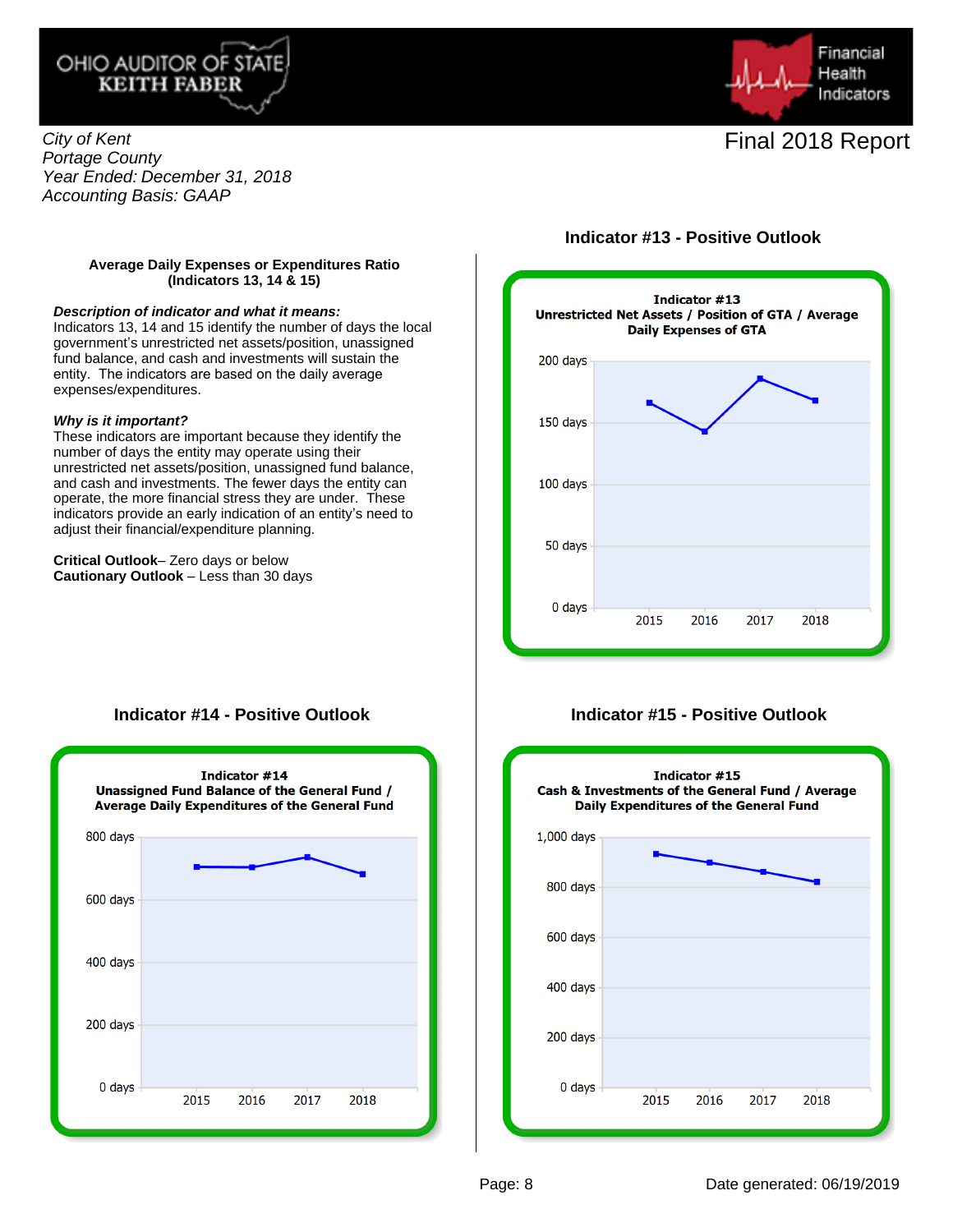



City of Kent Portage County Year Ended: December 31, 2018 Accounting Basis: GAAP

### **Indicator #16 - Positive Outlook**



#### **Total Liabilities-to-Net Assets/Position**

#### **Description of indicator and what it means:**

This indicator is the ratio of total liabilities of GTA divided by total net assets/position of GTA and indicates the percentage of every dollar of resources available for providing public services that is owed by the entity.

#### **Why is it important?**

This indicator identifies entities that are overextended in terms of the percentage of every dollar which is owed to others.

**Critical Outlook** – Negative ratio (which indicates negative net assets) **OR** ratio greater than 70% **Cautionary Outlook** – Ratio between 50% - 70%

#### **Indicator #17 - Positive Outlook**

#### **Budgetary Non-Compliance and/or Unreconciled/Unauditable Financial Records?**

#### **Description of indicator and what it means:**

This indicator identifies if an entity's recent audit reports include budgetary non-compliance and/or unreconciled/unauditable financial records. Results are presented for the four (4) most recently audited years; however, the indicator #17 determination is only based on the current and prior two (2) audited years.

#### **Why is it important?**

This indicator will reflect if an entity is not complying with Ohio budgetary law and/or proper accounting methods. Maintaining accurate, reconciled accounting records and adherence to Ohio budgetary law is a significant factor in maintaining fiscal stability.

**Critical Outlook** – Direct and material audit finding(s) described above for the current and prior two audit years

**Cautionary Outlook** – Direct and material audit finding(s) described above for the current audited year

| Indicator #17<br><b>Budgetary Non-Compliance</b><br>and/or Unreconciled/Unauditable Financial<br>Records? |                   |
|-----------------------------------------------------------------------------------------------------------|-------------------|
| <b>Audited Year End</b>                                                                                   | <b>Applicable</b> |
| 2018                                                                                                      | No                |
| 2017                                                                                                      | Nο                |
| 2016                                                                                                      | Nο                |
| 2015                                                                                                      | N٥                |